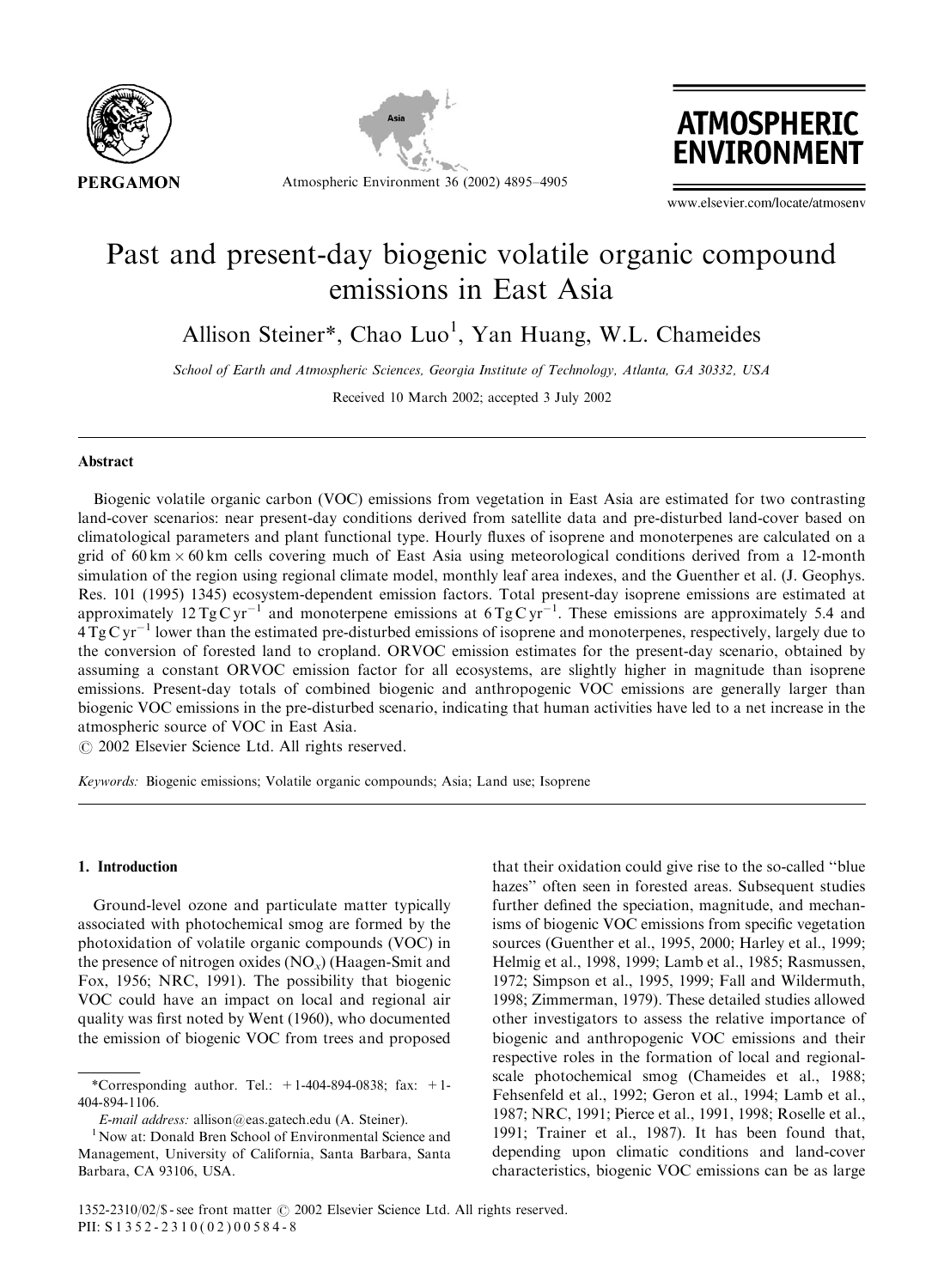as or even larger than anthropogenic sources and, if sufficient  $NO<sub>x</sub>$  is present, can amplify the production rates of photochemical smog.

Because biogenic VOC is emitted into the atmosphere as a by-product of natural processes, their emissions are strongly affected by ecosystem-dependent factors. Human activities such as urbanization or agriculture can change land cover, impacting the magnitude, species, and spatial distribution of vegetation. These vegetation changes translate directly into changes in biogenic VOC emissions. For example, since biogenic VOC emissions from croplands are generally less than that from forested areas (Guenther et al., 1995), growing populations and economic development within a region would be expected to lead to a decrease in biogenic VOC emissions. On the other hand, these human activities tend to increase anthropogenic VOC emissions. Thus, depending upon the relative magnitude of the biogenic and anthropogenic emissions, the total VOC emissions in a region could conceivably increase or decrease as human population and economic activity increase.

In this work, we assess the effect of human-induced land-cover changes in East Asia on the emissions of biogenic isoprene and monoterpenes. We focus on East Asia because it is one of the most populous and rapidly developing regions of the globe and is already subject to regional-scale, non-urban photochemical smog episodes (Chameides et al., 1999; Luo et al., 2000). Recently, other investigators have developed detailed inventories for the anthropogenic VOC emissions in East Asia (Klimont et al., 2002). Here we place these anthropogenic emission inventories into a larger context by developing emission inventories for biogenic VOC for present-day and pre-disturbed scenarios. Following the methodology of Guenther et al. (1995), biogenic VOC emissions from East Asia are estimated using two landcover scenarios: (i) a pre-disturbed scenario designed to mimic land cover in the region prior to large-scale agricultural or industrial development; and (ii) a present-day scenario using near-current land-cover statistics for the region.

#### 2. Methodology

#### 2.1. Speciation

Biogenic VOCs are often separated into four classes: isoprene  $(C_5H_8)$ , monoterpenes  $(C_{10}H_8)$ , other reactive VOCs (ORVOCs)  $(C_xH_vO_z)$ , and other VOCs (OVOCs). ORVOCs and OVOCs are distinguished by their reactivity within the atmosphere with ORVOCs having atmospheric lifetimes of less than 1 day and OVOCs having lifetimes greater than 1 day. Isoprene and the monoterpenes are also quite reactive and have atmospheric lifetimes of considerably less than a day. Like most VOC, the daytime oxidation of biogenic VOC is initiated primarily by reaction with OH, however reaction with  $O_3$ ,  $NO_3$ , and Cl can also be important under some circumstances for some compounds (Atkinson, 1994, 1997; Atkinson and Arey, 1998; Nordmeyer et al., 1997; Paulson et al., 1992a, b).

In this work, we focus on the three reactive categories of biogenic VOC: isoprene, monoterpenes, and OR-VOCs. The physiological motivation of isoprene emissions from plants is not well understood, but its production is linked indirectly to photosynthesis. Typically, isoprene is emitted from chloroplasts as soon as it is produced and light and temperature govern short-term emissions (Harley et al., 1999). Monoterpenes, on the other hand, are usually stored in pools in resin ducts or glands within the plant and usually their emission is believed to be temperature dependent only (Lerdau et al., 1997; Monson et al., 1995). In some cases, monoterpene emissions can also be light dependent and mimic the light dependence of isoprene emissions (Kesselmeier et al., 1996). The third class of compounds, ORVOCs, includes compound categories such as terpenoid alcohols, terpenoid ketones, aromatics, and sesquiterpenes. These compounds are emitted from defense tissues, during plant growth, from cut and drying vegetation, and from scented blossoms (Guenther et al., 2000).

# 2.2. Spatial domain

Biogenic VOC fluxes are calculated at the center of 5893 60 km  $\times$  60 km cells distributed in a horizontal grid of 71 rows and 83 columns covering much of East Asia (see Fig. 1). The grid is the same as that used in the China-MAP/RegCM regional climate and chemical transport modeling system (Chameides et al., 1999; Luo et al., 2000): i.e.,  $60 \text{ km} \times 60 \text{ km}$  cells on a Lambert conformal conic projection spanning coordinates 48.42°N, 84.42°E; 48.66°N, 154.4°E; 14.09°N, 99.43°E; and  $14.21^{\circ}N$ ,  $140.1^{\circ}E$ . To facilitate a more detailed analysis of our results for the eastern portion of China, we have identified five specific subregions within the overall grid; these are illustrated in Fig. 1 and will be referred to here as the Yellow River region, the Yangtze River region, the Pearl River region, the Sichuan Basin, and southeast Asia.

# 2.3. Biogenic VOC flux calculations

The biogenic VOC emission rate at a given location is typically estimated by taking the product of three parameters: (i) the quantity of leaf biomass per area; (ii) a vegetation-dependent emissions factor to represent the rate of emissions at standard conditions per unit biomass; and (iii) a meteorological factor to adjust the emissions from standard to ambient conditions. One of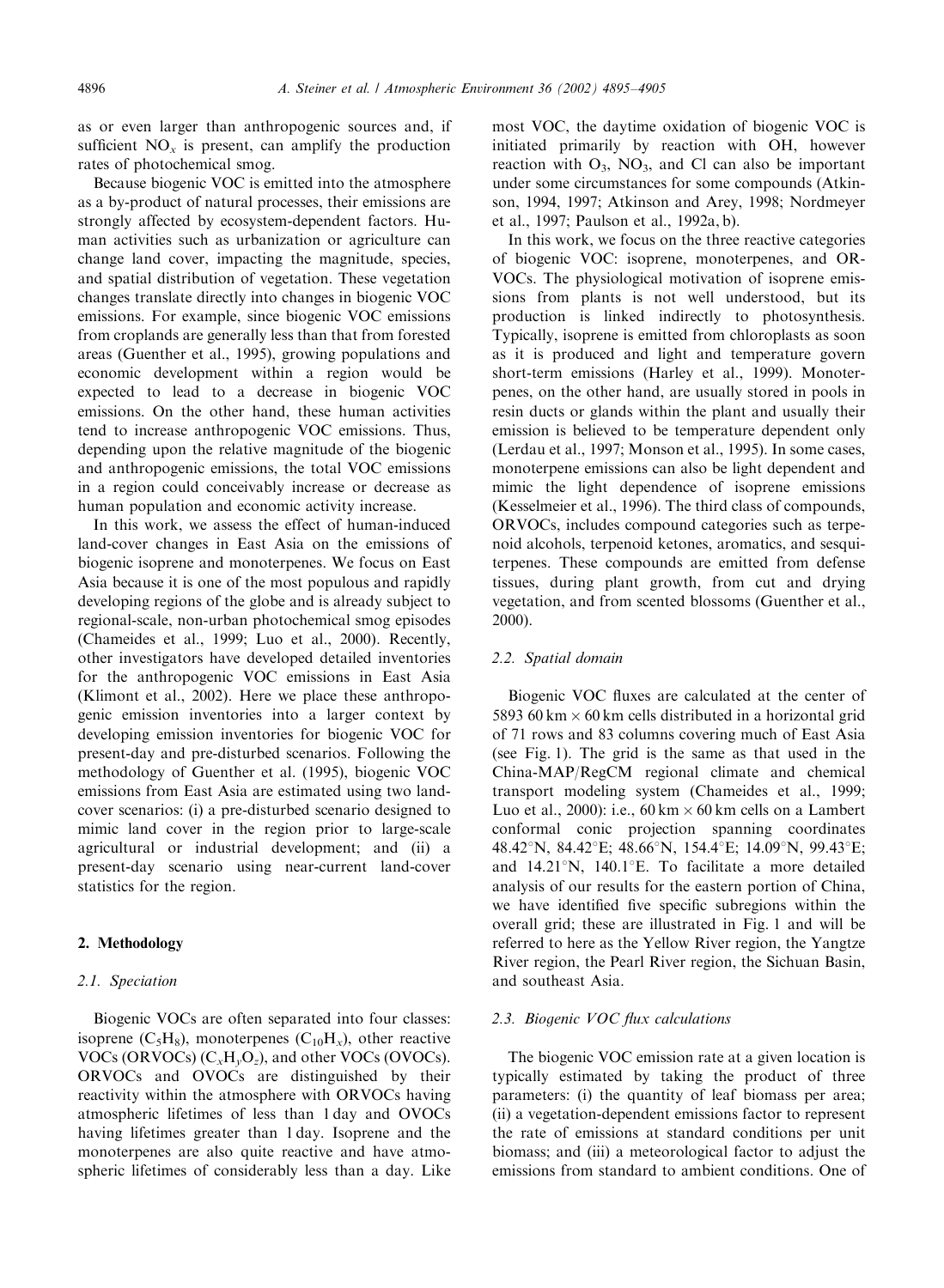

Fig. 1. The China-MAP model domain adopted here with (a) pre-disturbed land use from the BIOME data set and (b) present-day land use from 1 km AVHRR land cover in the Olson Global Ecosystems classification systems. Regions (Yellow River, Yangtze River, Pearl River, Sichuan Basin, and southeast Asia) are defined for the analytical purposes of this study.

the most sophisticated applications of this approach is that adopted in the Biogenic Emissions Inventory System version 2 (BEIS2) algorithm for the eastern United States (Pierce et al., 1991; Geron et al., 1994). In BEIS2, emissions are first estimated at the vegetation genus- or species-level and then summed to obtain the total emissions from all genera or species present at a given location. A somewhat less complicated approach, adopted by Guenther et al. (1995), calculates emissions at the ecosystem level using generalized ecosystemdependent emissions factors. Although the BEIS2 method provides a more detailed estimate of the VOC fluxes, it also requires much more detailed information; i.e., the distribution of biomass at the genus or species level, or emission factors for specific vegetation. Since these types of land-cover data are not readily available for East Asia and few studies have examined the

emissions from different vegetation species in this region (Shao et al., 2000), we adopt here the methodology of Guenther et al. (1995). The uncertainties for this method range from a factor of three on an annual global emissions scale (Guenther et al., 1995) to a factor of five when used in a regional modeling study (Simpson et al., 1995). Additionally, uncertainties associated with emission factors can range up to a factor of five within an individual ecosystem category (Guenther et al., 1995) due to the wide variability of emissions from various vegetation types.

In Guenther et al. (1995), the biogenic flux (F), in units of  $\mu$ g C m<sup>-2</sup> h<sup>-1</sup>, is represented as

$$
F = E_{\rm f} D c_{\rm L} c_{\rm T}.
$$
 (1)

In our study, we utilize the emission factors  $(E_f)$ ,  $\mu$ g C g<sup>-1</sup> h<sup>-1</sup>), foliar density (*D*, *g* dry matter m<sup>-2</sup>), and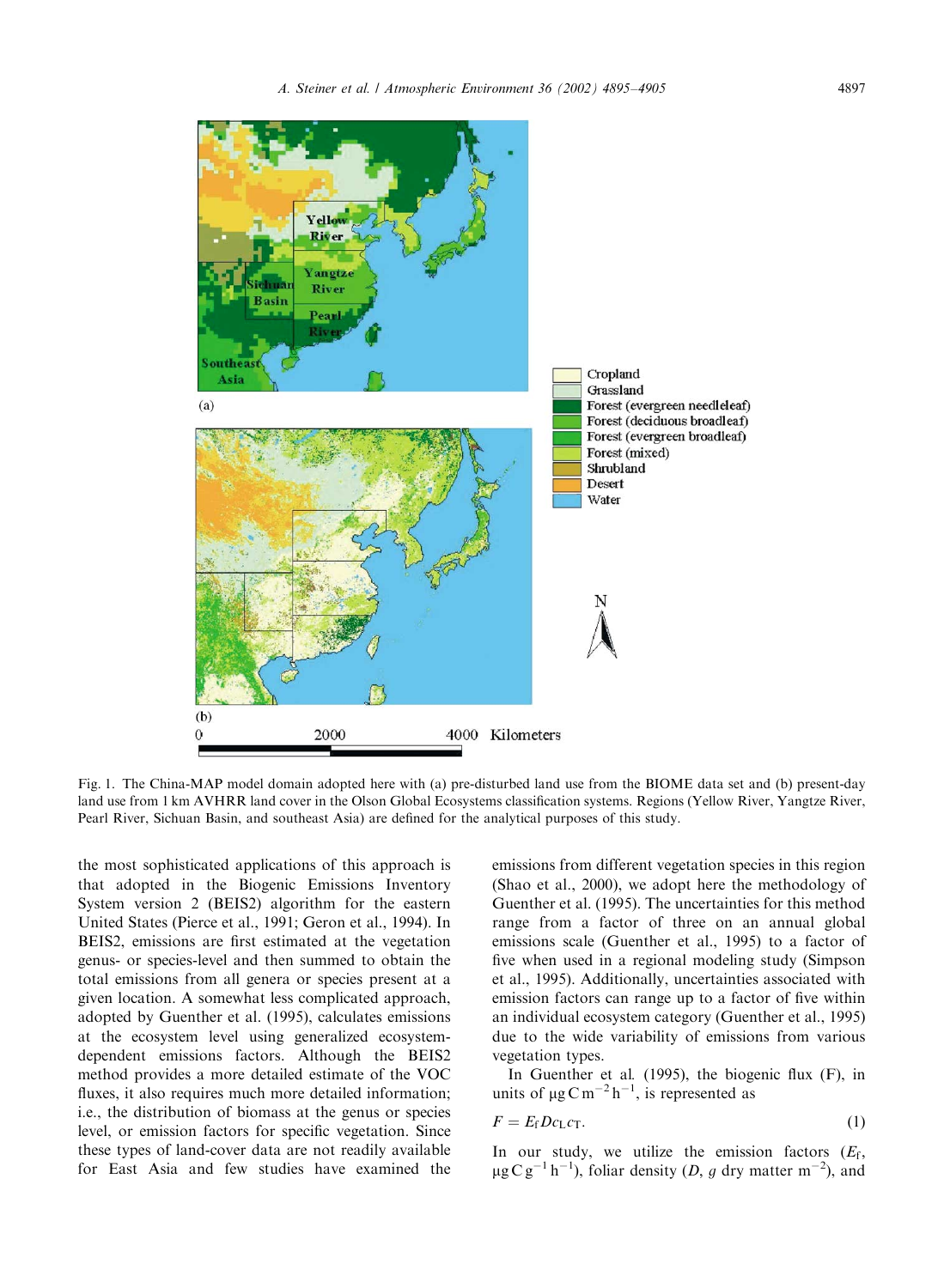light and temperature correction factors  $(c<sub>L</sub>$  and  $c<sub>T</sub>$ , respectively) following Guenther (1997) and Guenther et al. (1995). Light and temperature correction factors are included for isoprene, while monoterpene emissions are dependent on temperature  $(c_T)$  only (i.e.  $c_L = 1$ ). Light-dependent monoterpene emissions are not considered in this study. Emission factors and foliar density parameters for isoprene and monoterpenes are specified for each of 72 specific land-cover types using the Olson Global Ecosystems land-cover classification scheme following Guenther et al. (1995). Emission factors and temperature correction factors for ORVOC emission at the ecosystem level remain poorly constrained. Following Guenther et al. (1995), we adopt a constant ORVOC emission factor of  $1.5 \mu g C g^{-1} h^{-1}$  for all ecosystem types and ORVOC temperature correction factors equal to those for monoterpenes. Because we assume a constant ORVOC emission factor, we are unable to estimate the effect of land-cover changes on ORVOC emissions, and for this reason, we present estimates for ORVOC emissions for the present-day land-cover scenario only.

We estimate a mean monthly foliar density term,  $D$ , by multiplying the annual peak foliar density  $(D_p)$  by the fraction of foliar density present during the month relative to the peak  $(D_f)$ :

$$
D = D_{\rm p} D_{\rm f},\tag{2}
$$

 $D_p$  is calculated from the net primary productivity (NPP) for ecosystems and an empirical, ecosystemdependent coefficient to convert NPP to a maximum annual foliar density (Guenther et al., 1995; Box, 1981). The fraction of foliar density present  $(D_f)$  is the ratio of the monthly leaf area index (LAI) to the maximum annual LAI for each model grid cell. LAI values for this study are obtained from a global LAI data set for 1994 and 1995 (Myneni et al., 1997) at a  $0.5^{\circ}$  resolution. Monthly LAI and maximum annual LAI values are estimated for each model grid cell. Due to the difference in horizontal resolution of the LAI data and the model grid cells, the maximum LAI value per model grid cell was used for the calculations. Because LAI values are not available for the pre-disturbed scenario, the same LAI ratio  $(D_f)$  as the present-day study is utilized for the foliar density calculations.

### 2.4. Meteorological data

The derivation of the biogenic VOC fluxes requires specification of leaf temperature, pressure, and cloud cover fraction as a function of both time and location. These are taken from the monthly averaged values derived from a China-MAP/RegCM simulation of the model domain over the period spanning September 1994–August 1995 (Giorgi et al., 1993a, b). Note that since the model grid used in the simulation is identical to

that chosen for the calculations discussed here, the RegCM results could be directly adapted to our calculations without any interpolation in the horizontal. The same meteorological data set is used for both landcover scenarios (pre-disturbed and present-day) in order to directly compare the effects of land-cover changes.

Because biogenic VOC emissions depend non-linearly on temperature and sunlight, these fluxes should be calculated, in principle, using time-dependent meteorological parameters. However, in this work as in many other regional modeling studies (cf., Lamb et al., 1987; Guenther et al., 1995), we calculate hourly biogenic fluxes using monthly averaged meteorological data for leaf temperature, pressure, and cloud cover fraction generated by the RegCM. We have assessed the probable error introduced into our calculations from the use of monthly averaged meteorological inputs by also carrying out simulations for 4 months (January, April, July and October) using hourly averaged meteorological data. The largest effects were obtained for isoprene; the use of hourly averaged meteorological inputs caused isoprene emissions to increase 20% in July, decrease 40% in January, and decrease approximately 20% in April and October. The effect on monoterpene and ORVOC emissions was much smaller; the use of hourly averaged meteorological inputs caused the emissions to decrease by 6% or less. Given the uncertainties in emission factors used to estimate biogenic VOC emissions in the region, the errors introduced into the calculation by using the meteorological approach are relatively small and acceptable for this study.

The above-canopy PAR is calculated hourly using an algorithm developed for mid-latitudes (Iqbal, 1983). This algorithm requires specification of cloud cover fraction and surface pressure, taken from the RegCM simulation. Canopy effects tend to attenuate PAR and are accounted for using the canopy model of Norman (1980). This model calculates the flux of PAR as a function of depth into the canopy, which is dependent on LAI prescribed for each grid cell. Present-day LAI (derived from Myneni et al., 1997) is used for canopy calculations, while calculated LAI (from the mean foliar density and specific leaf weight, based on Guenther et al., 1995) is used for the pre-disturbed scenario in order to match the vegetation present.

# 2.5. Land-cover data

Two different land-cover scenarios are used in this analysis to estimate biogenic emissions. The first utilizes a pre-disturbed land-cover derived from the BIOME model (Leemans et al., 1996), which combines climatic parameters and plant functional type to determine the land cover at  $0.5^\circ$  resolution. In principle, this landcover classification is unaffected by agricultural or other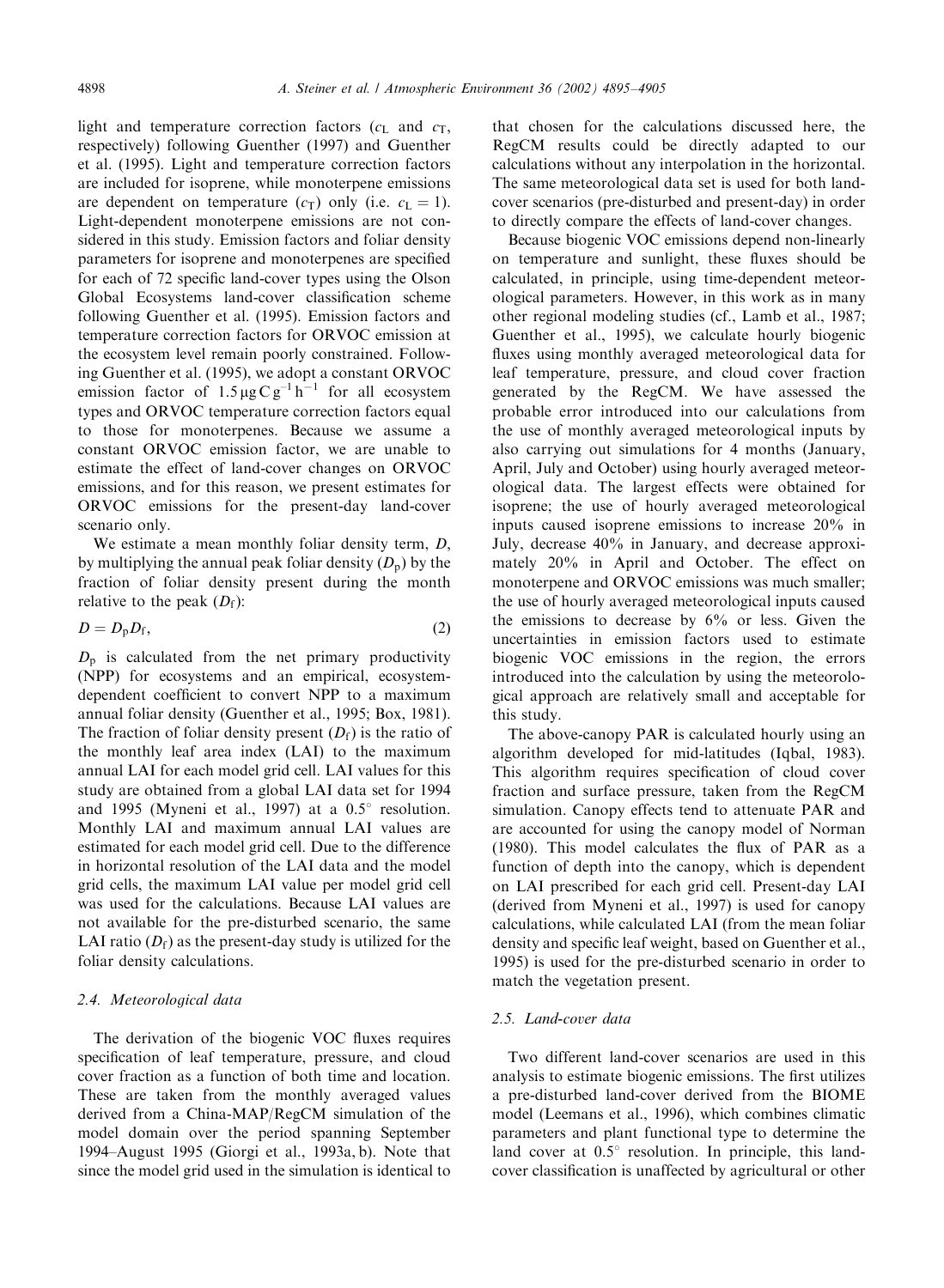human-influenced activities and thus should be a reasonable approximation of pre-disturbed conditions. Each BIOME category is matched to its equivalent Olson Global Ecosystems category for the biogenic VOC calculations.

The second land-cover scenario represents an estimate of near-current land-cover conditions as derived from 1-km AVHRR satellite data from 1992 to 1993 (EDC DAAC) for the Olson Global Ecosystems land-cover classification scheme. Land-cover data for the model domain is extracted from the Eurasia file (optimized for Asia), converted to a Lambert Conformal Conic projection and then intersected with the  $60 \text{ km} \times 60 \text{ km}$ China-MAP grid to calculate the percentage of each land-cover type within each model grid cell. The resulting distribution of land cover over the model domain is illustrated in Fig. 1b.

Because the resolution of the land-cover data (1 km) is greater than that of the model grid (60 km), several different Olson ecosystem categories can be found within a model grid cell. Biogenic emissions are calculated usinga ''tile'' approach, with up to 20 ''tiles'' of different ecosystems that may fall within a given model grid cell. Biogenic emissions for each model grid cell are then calculated by summing the area-weighted emissions of each ''tile'' within that grid cell.

In order to evaluate if the different resolutions of the input files  $(0.5^{\circ}$  versus 1 km) yielded different emission rates, we compared the 1 km resolution present-day scenario with a coarser version where ecosystemdependent emission factors are assigned to each cell based on the most prevalent ecosystem category within that cell. This effectively decreases the land-cover resolution to 60 km. The coarser resolution had a negligible effect on the estimated biogenic VOC fluxes, increasing isoprene emissions for the entire model domain by about  $2-9\%$ , decreasing monoterpene emissions approximately  $1-3\%$ , and increasing ORVOC emissions approximately 2–5%.

## 3. Results and discussion

#### 3.1. Land-cover changes

Fig. 1 illustrates the land-cover characteristics of the model domain for the pre-disturbed scenario (BIOME) and the present-day scenario (1 km). In order to evaluate the changes between the two land-cover scenarios, the original 72 Olson Global Ecosystems categories are compressed into four broad categories: forest, crop, shrub/grass, and other. The percentage of general landcover type over the entire model domain and five subregions is listed in Table 1 for both land-cover scenarios.

We estimate that human activities have led to the conversion of about 30% of the land area from forests to croplands, accompanied by a 4% loss of grass and shrubland over the entire model domain. In the Yellow River, Yangtze River, Pearl River, and Sichuan Basin subregions of China, where urban-industrial development has been especially intense in recent decades, the estimated loss of forested land is about 2–3 times as large as that estimated for the entire region (i.e., 55%,  $69\%$ ,  $58\%$ , and  $81\%$ , respectively). Inspection of Fig. 1 reveals that forests covered almost 100% of three of these subregions—the Yangtze River, Pearl River, and Sichuan Basin—in the pre-disturbed scenario. In the Yellow River, the loss of forested areas is accompanied by a loss of grass and shrubland from about 10% of the subregion. However, in the Yangtze River and Sichuan Basin, the forests loss has been accompanied by modest increases in grass and shrubland (6% and 14%, respectively).

#### 3.2. Biogenic emissions

Emissions of isoprene and monoterpenes for the month of July for both land-cover scenarios are illustrated in Figs. 2 and 3, respectively. In Table 2,

| Table 1                                                 |  |  |  |  |
|---------------------------------------------------------|--|--|--|--|
| Percentage of land-cover category per total region area |  |  |  |  |

|               | Yellow River | Yangtze River | Pearl River | Sichuan Basin | Southeast Asia | Total domain |
|---------------|--------------|---------------|-------------|---------------|----------------|--------------|
| Pre-disturbed |              |               |             |               |                |              |
| Forest        | 61           | 100           | 100         | 98            | 91             | 64           |
| Crop          |              |               |             |               |                |              |
| Grass/shrub   | 34           |               |             |               |                | 19           |
| Other         |              |               |             |               |                |              |
| Present-day   |              |               |             |               |                |              |
| Forest        | 6            | 31            | 42          | 17            | 53             | 33           |
| Crop          | 59           | 62            | 56          | 53            | 31             | 27           |
| Grass/shrub   | 24           | h             |             | 16            |                | 15           |
| Other         | 11           |               |             | 14            |                | 25           |
|               |              |               |             |               |                |              |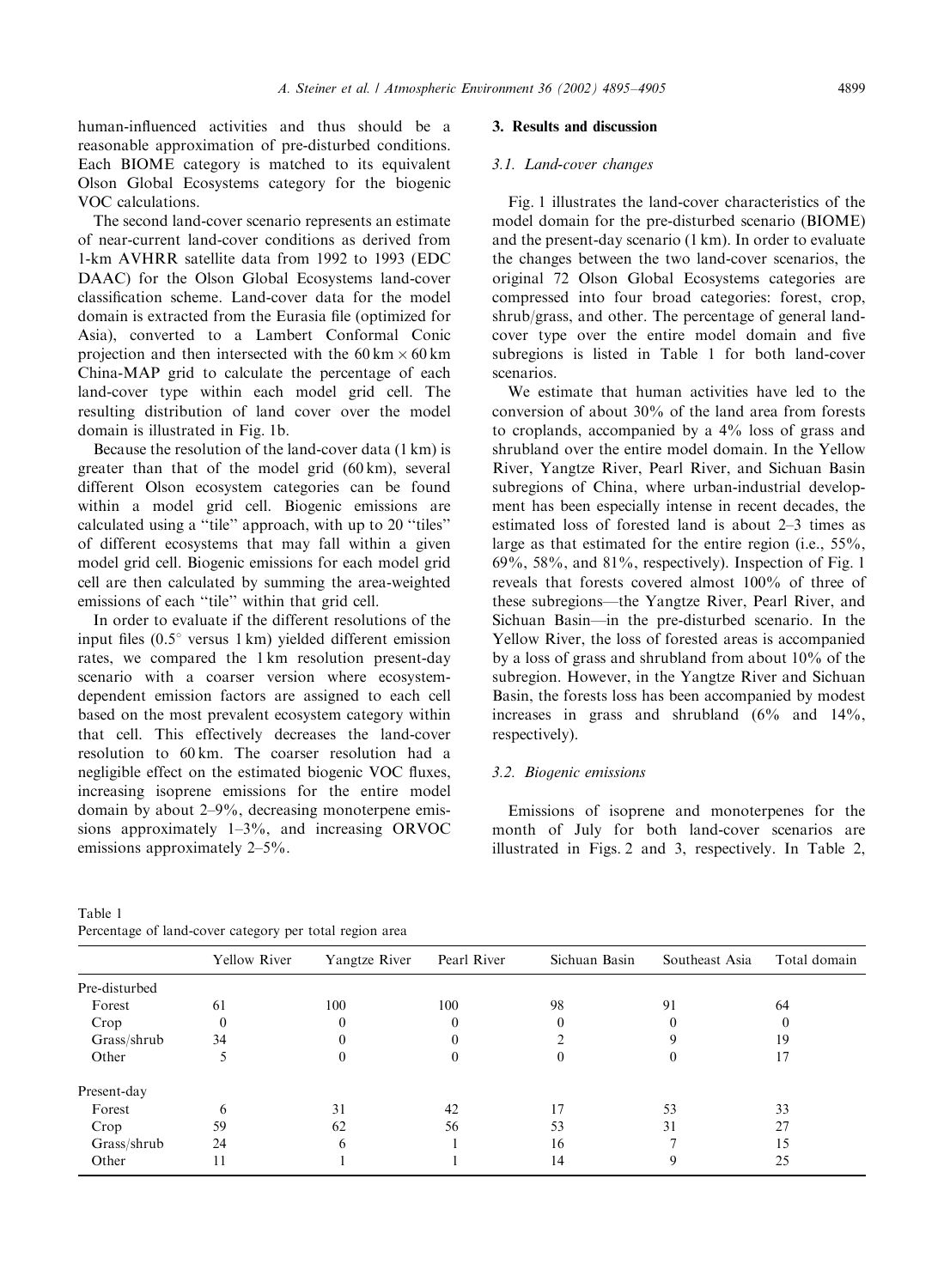annual emission rates of isoprene and monoterpenes over the entire domain and five subregions for both land-cover scenarios are listed and compared to estimated annual present-day anthropogenic VOC emission rates. As noted earlier, ORVOC emissions are difficult to quantify on the ecosystem level, and thus estimates of ORVOC emissions are provided only for the present-day scenario in Table 2.

Present-day biogenic emissions of isoprene, monoterpenes, and ORVOCs within the model domain are estimated at 12, 6, and  $17 \text{ TgC yr}^{-1}$ , respectively. The

relatively large ORVOC emission rate is likely an artifact arising from our assumption of a constant ORVOC emission factor for all ecosystem categories. This result highlights the need for more detailed data on the ORVOC emissions from specific types of vegetation as well as emission factors on the ecosystem-level. Within the model domain, the heavily forested and relatively warm southeast Asia subregion is by far the most prolific source of biogenic VOC, accounting for roughly  $50\%$ ,  $30\%$ , and  $40\%$  of the model domain's total emissions of isoprene, monoterpenes, and OR-



Fig. 2. July meteorological averages of isoprene flux ( $\mu$ gCm<sup>-2</sup>h<sup>-1</sup>) for the (a) pre-disturbed land-cover scenario and (b) present-day land-cover scenario.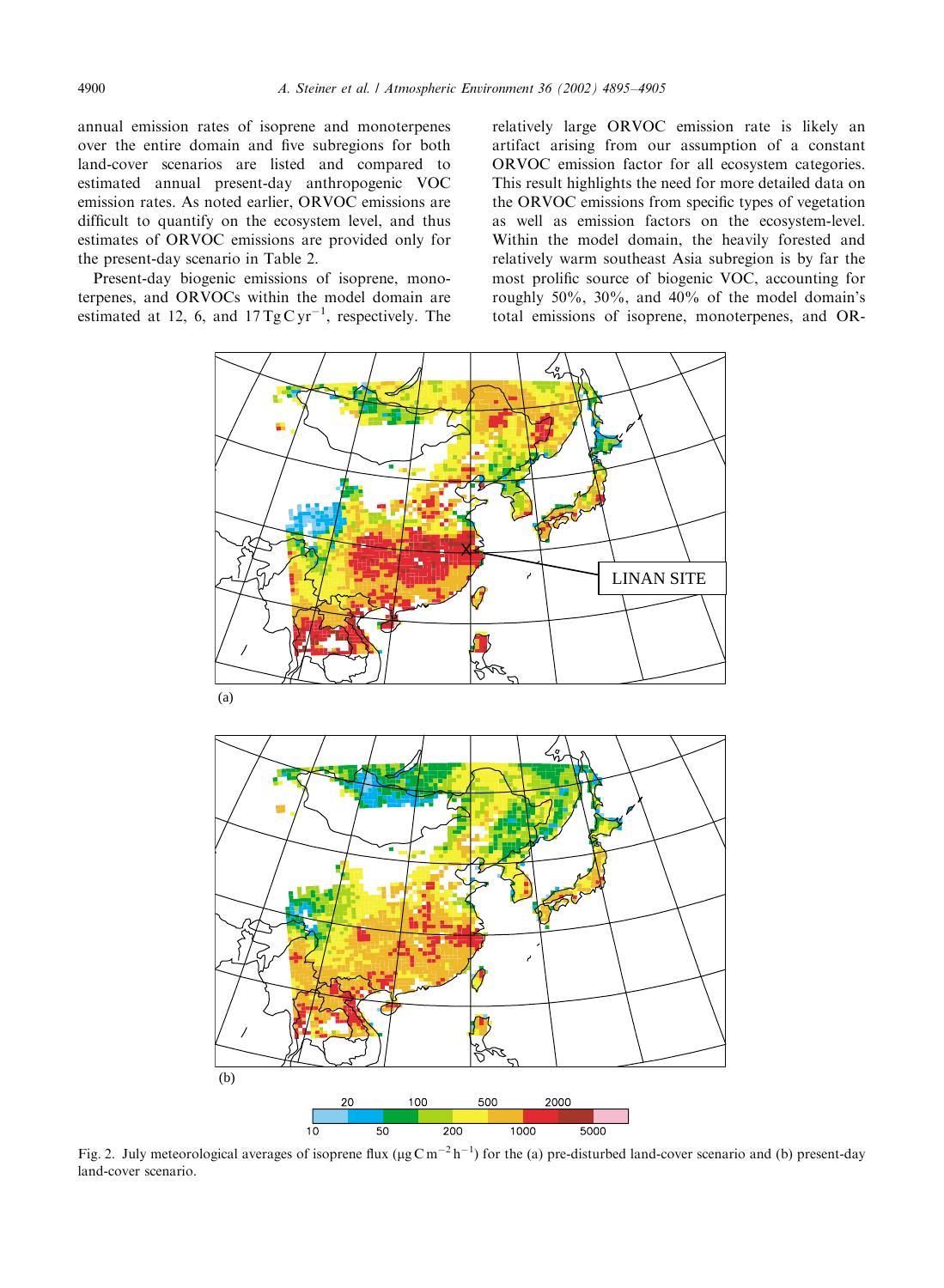

Fig. 3. July meteorological averages of monoterpene flux ( $\mu$ g Cm<sup>-2</sup>h<sup>-1</sup>) for the (a) pre-disturbed land-cover scenario and (b) presentday land-cover scenario.

VOCs, respectively. Within China, the Yangtze and Pearl River subregions represent the largest sources of biogenic VOC.

We estimate that total annual isoprene emissions for the pre-disturbed case were  $17 \text{ Tg C yr}^{-1}$  and monoterpene emissions were  $10 \text{ TgC yr}^{-1}$ . This suggests that present-day isoprene and monoterpene emissions in East Asia have decreased by about 30% and 40%, respectively, as a result of human-induced land-cover changes.

Overall, these decreases correspond to a 34% decrease in the flux of organic carbon to the atmosphere.

Comparing the pre-disturbed to the present-day scenario, we find that isoprene emissions decrease throughout the model domain. The spatial distribution of the isoprene decrease generally follows the loss of the high isoprene-emitting deciduous and mixed forestland cover (see Fig. 1). In the Sichuan Basin where 80% of the subregion is estimated to have been converted from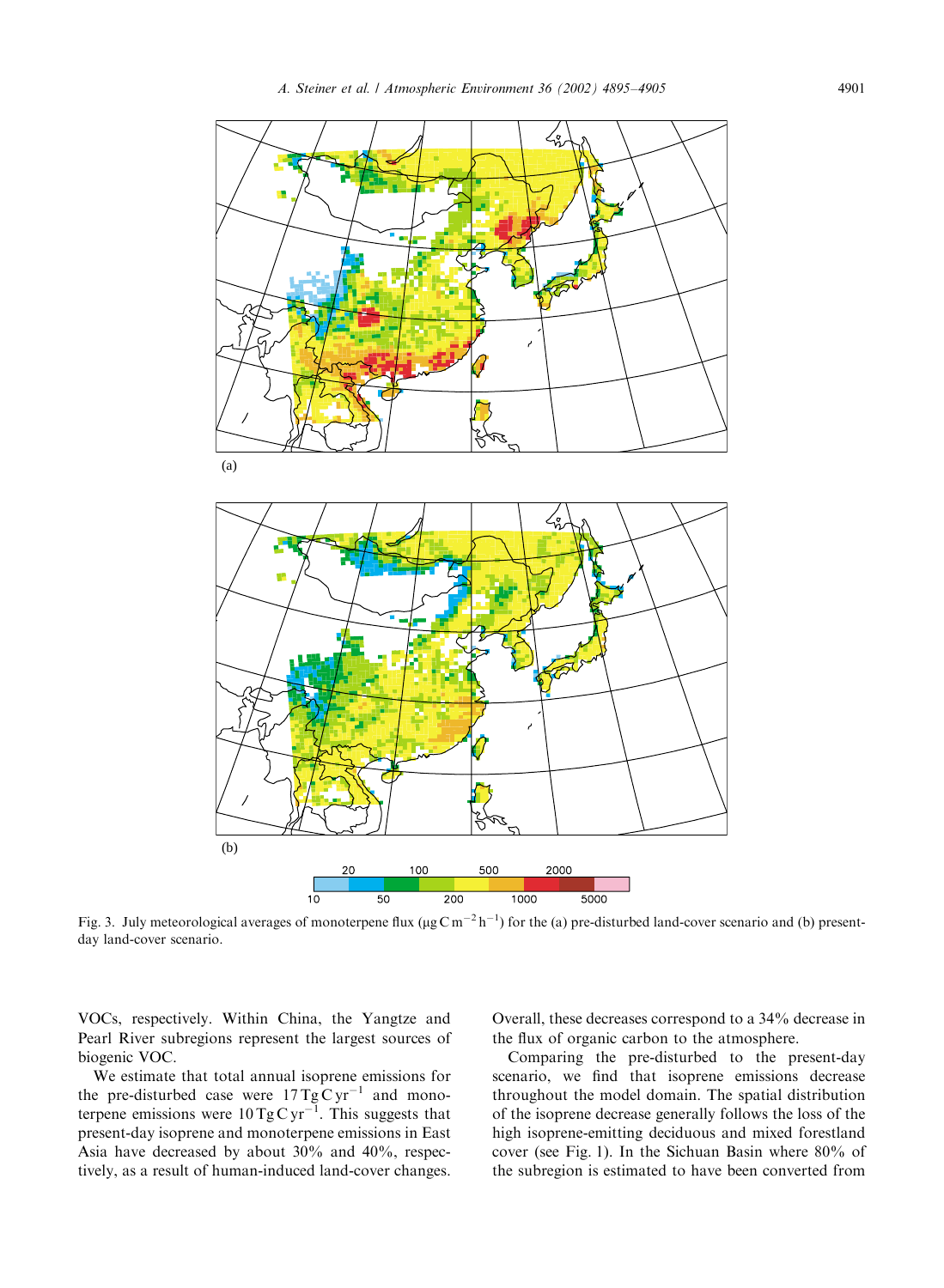| a pie |  |
|-------|--|
|-------|--|

Annual biogenic emissions  $(Tg Cyr^{-1})$  for pre-disturbed and present-day land-cover scenarios, and comparison of these emissions to present-day anthropogenic VOC emissions

|                                      |         |         |         |         |        | Yellow River Yangtze River Pearl River Sichuan Basin Southeast Asia Rest of domain Total |        |
|--------------------------------------|---------|---------|---------|---------|--------|------------------------------------------------------------------------------------------|--------|
| A. Biogenics                         |         |         |         |         |        |                                                                                          |        |
| Pre-disturbed                        |         |         |         |         |        |                                                                                          |        |
| Isoprene                             | 0.69    | 2.44    | 1.55    | 1.44    | 7.28   | 4.01                                                                                     | 17.41  |
| Monoterpenes                         | 0.26    | 0.58    | 1.12    | 0.58    | 4.22   | 3.51                                                                                     | 10.26  |
| <b>Total Biogenics</b>               | 0.95    | 3.02    | 2.67    | 2.02    | 11.50  | 7.52                                                                                     | 27.67  |
| Present-day                          |         |         |         |         |        |                                                                                          |        |
| Isoprene                             | 0.47    | 1.65    | 1.08    | 0.84    | 5.91   | 2.03                                                                                     | 11.98  |
| Monoterpenes                         | 0.23    | 0.72    | 0.69    | 0.33    | 2.22   | 2.02                                                                                     | 6.20   |
| ORVOCs <sup>a</sup>                  | 0.83    | 2.17    | 1.47    | 0.96    | 6.82   | 4.38                                                                                     | 16.62  |
| <b>Total Biogenics</b>               | 0.70    | 2.37    | 1.77    | 1.17    | 8.13   | 4.05                                                                                     | 18.18  |
| Present-day-Pre-disturbed            |         |         |         |         |        |                                                                                          |        |
| Total Biogenics                      | $-0.25$ | $-0.65$ | $-0.90$ | $-0.84$ | $-3.4$ | $-3.5$                                                                                   | $-9.5$ |
| $\%$ change                          | $-26$   | $-22$   | $-34$   | $-42$   | $-29$  | $-46$                                                                                    | $-34$  |
| <b>B.</b> Anthropogenic <sup>b</sup> | 3.08    | 5.07    | 2.34    | 1.96    | 0.91   | 2.53                                                                                     | 15.89  |

<sup>a</sup>ORVOCs not included in total biogenics.

 $b$ Anthropogenic emissions originally estimated as Tg yr<sup>-1</sup> (Streets and Waldhoff, 1999); here, they are converted to Tg C yr<sup>-1</sup> assuming a conversion factor of 0.8.

forests to croplands and other landscapes, present-day isoprene emissions are calculated to be about 40% lower than that of the pre-disturbed case. In the southeast Asia subregion, only about 40% of the area was converted from forests and the decrease in isoprene emissions is more modest (i.e.,  $\sim$  20%). In July (see Fig. 2), isoprene emissions for the pre-disturbed scenario are greater in the Yangtze region and in northern China because of the large presence of deciduous forests in the pre-disturbed land cover. Along the northern border of China, the previously forested areas with high isoprene emission factors were converted to mixed forest/cropland in the present-day scenario, resulting in lower isoprene emissions in the northern portion of the domain. However, despite the loss of deciduous forested land, strong isoprene emissions (500–2000 µg C m<sup>-2</sup> h<sup>-1</sup>) are still seen throughout central and southern China.

Monoterpene emissions also decrease across the model domain and most, but not all, subregions. Decreases in monoterpene emissions are seen in Yellow River  $(12\%, 0.03 \text{ Tg C yr}^{-1})$ , the Pearl River  $(38\%,$  $0.4 \text{ Tg C yr}^{-1}$ ), the Sichuan Basin (43%, 0.25 Tg C yr<sup>-1</sup>), and southeast Asia  $(47\%, 2 \text{ Tg C yr}^{-1})$ . A slight increase of about 19%  $(0.14 \text{ Tg C yr}^{-1})$  is obtained for the Yangtze River subregion. It is interesting to note the contrasting trends in isoprene and monoterpene emissions in the various subregions. In the Yellow River and Yangtze River, the percentage decrease in monoterpene emissions is smaller than the isoprene decrease (in fact, in the Yangtze River subregion, monoterpene emissions actually increase). In addition to the general loss of

forested areas in these subregions, a significant fraction of the high-isoprene emitting deciduous forests in the pre-disturbed scenario was converted to mixed forests and shrubland in the present-day scenario. The latter land-cover types emit much less isoprene but still have significant monoterpene emissions, and thus the decrease in monoterpene emissions is smaller than that of isoprene. In the Sichuan Basin, Pearl River, and southeast Asia subregions, the decrease in monoterpene emissions was as large as or greater than the decrease in isoprene emissions. Inspection of Fig. 1 indicates that these regions had significant amounts of evergreen forests in the pre-disturbed cases that were converted to croplands and grass/shrubland. Evergreen forests emit large amount of monoterpenes, but very little isoprene and, hence in these cases, the decrease in monoterpene emissions was more pronounced. During July, the month of maximum annual emissions, the most significant changes in monoterpene emissions (Fig. 3) are along the lower coastline of China (specifically, the Pearl River region) and the Sichuan Basin region. The monoterpene emissions in Fig. 3 match the respective land-cover characteristics in Fig. 1, where the areas of high monoterpene emissions arise in the locations of evergreen forest (e.g., the western portion of the Pearl River subregion).

Estimates of the present-day annual anthropogenic VOC emission rates, derived from the emissions inventory of Streets and Waldhoff (1999), are also listed in Table 2 for each geographic subregion and the entire domain. Over the entire domain, biogenic emissions are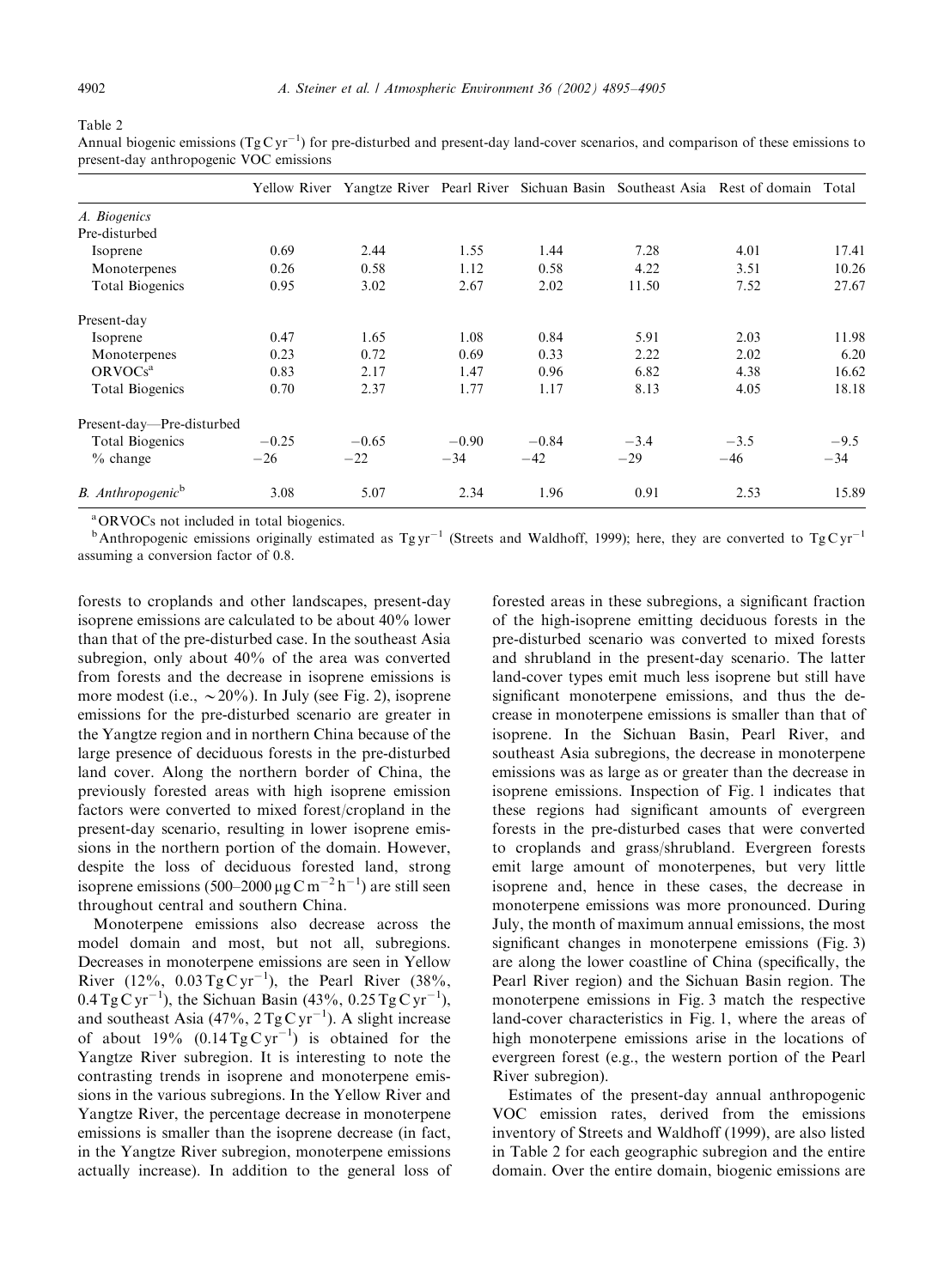greater than the anthropogenic emissions. In the Yellow and Yangtze River regions, the anthropogenic VOC emissions outweigh the biogenic emissions on an annual basis, while the biogenic emissions in southeast Asia are much greater than their anthropogenic counterpart. Comparison of the anthropogenic and biogenic emissions indicates that: (i) present-day biogenic emissions are similar in magnitude to anthropogenic emissions and thus should be included in regional air pollution assessments in East Asia; and (ii) the sum of presentday biogenic and anthropogenic VOC emissions are greater than the biogenic VOC emissions in the predisturbed scenario, and thus it is estimated that the total flux of VOC to the region has increased as a result of human activities.

# 3.3. Comparison of modeled isoprene fluxes with fluxes inferred from observations

Ideally, our model results could be evaluated by directly comparing our calculated fluxes with measurements of biogenic VOC fluxes. Unfortunately, direct measurements of these fluxes over East Asian ecosystems are not readily available. Therefore, we attempt to verify the robustness of our modeling results by comparing them with an independently derived flux from ground-based observations of ambient isoprene concentrations. These isoprene measurements were performed at the rural Linan site in eastern China during the spring and early summer of 2001 (D.R. Blake, pers. comm., 2002). The Linan site is located approximately 10 km north of the Linan county township (population  $\sim$  50,000), 50 km northwest of Hangzhou and 250 km southwest of Shanghai (Luo et al., 2000; Wanget al., 2001; location labeled in Fig. 2). Although the site is in proximity of highly populated areas, the sampling site itself is in a rural location surrounded by agricultural activity, making it an ideal candidate to examine biogenic VOC emissions.

To compare these measurements to our modeling results, we used the average isoprene concentration (880 pptv) obtained from 14 mid-day samples collected between the hours of 12 and 5PM (local time) during the first 10 days of June 2001. Our model calculations yielded an average mid-day isoprene flux of  $2000 \,\mu$ g C m<sup>-2</sup> h<sup>-1</sup> from the grid cell containing the Linan site during early June. We then used this concentration to estimate the isoprene flux  $(F,$  $\mu$ g C m<sup>-2</sup> h<sup>-1</sup>) assuming that OH is the primary oxidation pathway for isoprene:

$$
F = \overline{C_{\text{iso}}} k_{\text{OH},\text{iso}}[\text{OH}]H,\tag{3}
$$

where  $\overline{C_{\text{iso}}}$  is the vertically averaged isoprene concentration over a boundary-layer height  $(H)$  assumed to be 1 km,  $k_{OH}$  iso is the rate constant for the reaction of OH

with isoprene, and [OH] is the concentration of OH (assumed to be constant over the boundary layer). In our calculations, we estimated  $\overline{C_{\text{iso}}}$  using a simple eddydiffusion parameterization to simulate the competing effects of vertical transport and a first-order chemical loss with OH (see Chameides et al. (1992) and references cited therein). We adopted a value of  $7.6E+06$ molecules  $cm^{-3}$  for [OH], based on the average midday OH concentration calculated by the ChinaMAP/ RegCM model in early June 1995 at Linan. The isoprene-OH reaction rate constant  $(k<sub>OH,iso</sub>)$  was specified as  $1.01E-10 \text{ cm}^3$  molecules<sup>-1</sup> s<sup>-1</sup>, based on a surface level temperature of 297 K (Atkinson, 1994; Paulson and Seinfeld, 1992). With these assumptions, we obtained a vertically averaged isoprene concentration of 380 pptv and an inferred flux of  $2600 \mu g \text{ C m}^{-2} \text{ h}^{-1}$ . This flux is reasonably consistent with the mid-day average modeled flux of  $2000 \,\mu g \, \text{C m}^{-2} \text{h}^{-1}$ .

# 4. Conclusions

We estimate that forested land cover has decreased in East Asia as a result of human activities by approximately 30% over the entire domain, but up to 70% and 80% in the Yangtze River and Sichuan Basin regions. A model assessment of the impacts of these land-cover changes on biogenic VOC emissions in East Asia indicate that annual isoprene and monoterpene emissions have decreased by about 30% and 40%, respectively. However, these changes are not uniform throughout the region. For example, large decreases in both isoprene and monoterpene emissions are predicted for the Sichuan Basin where more than 80% of the forested areas have been converted to croplands and grasslands and a significant fraction of the pre-disturbed forests were composed monoterpene-emitting evergreens. In the Yangtze River region, on the other hand, more modest decreases in total biogenic emissions (of  $\sim$ 22%) are predicted with a 20% increase in monoterpene emissions. In this case, we estimated that a significant fraction of the high-isoprene emitting deciduous forests in the pre-disturbed scenario was converted to mixed forests and shrubland in the present-day scenario. Despite, the overall large decreases in biogenic emissions, present-day anthropogenic VOC emissions more than make up for the decrease and we therefore estimate that the present-day total emissions of VOC in East Asia have increased as a result of human activities.

A complete understanding of the effects of these VOC emission changes on regional air quality in East Asia will require more comprehensive regional chemical modeling beyond the scope of this study. Nevertheless, some general trends can be noted. Luo et al. (2000) found that regional ground-level ozone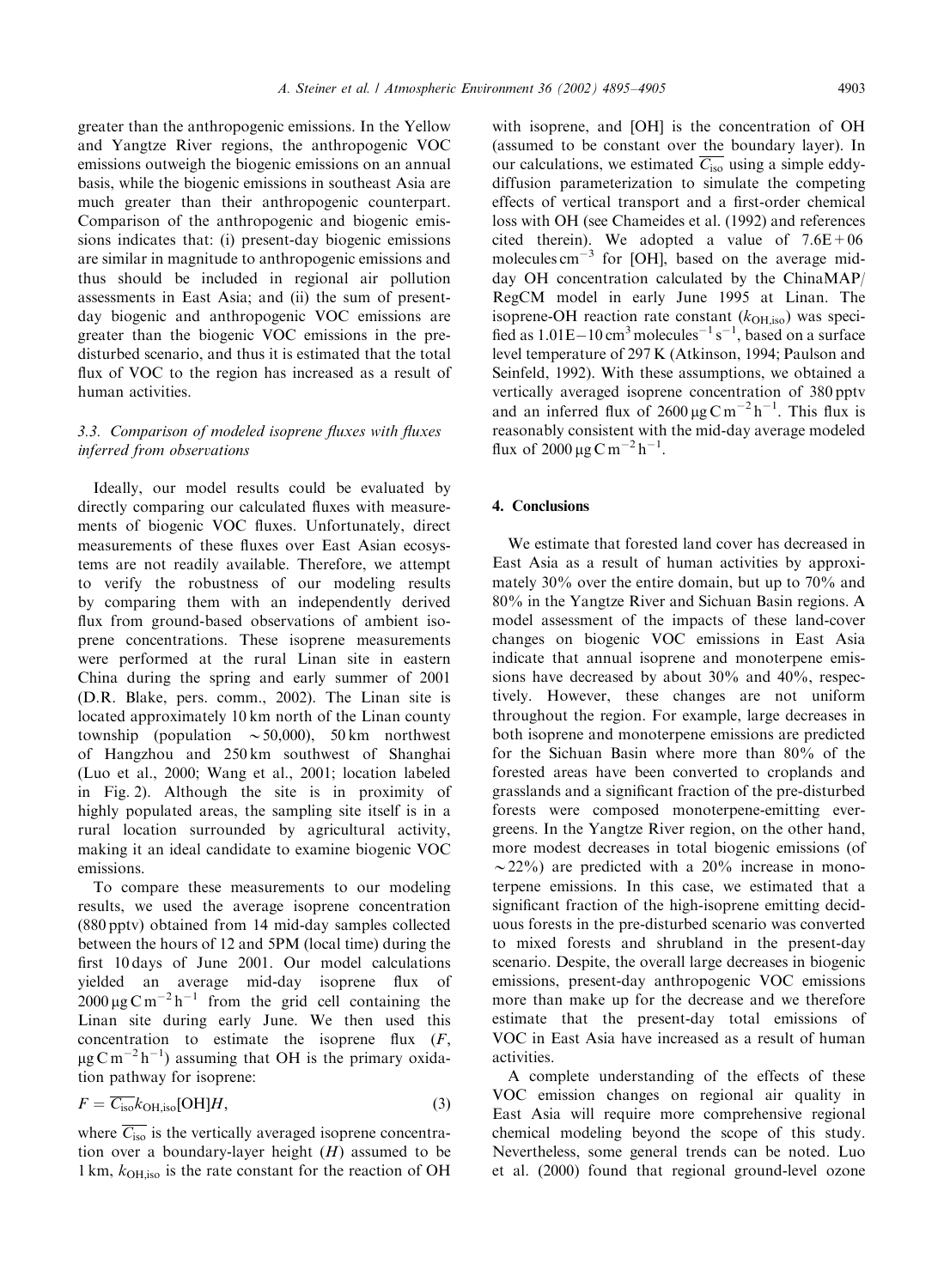pollution episodes over East Asia are most intense during the fall and spring. During these periods, VOClimitation most likely applies on regional scales in the northern portion of the Yangtze River as well as the Yellow River region. We predict that the overall VOC emissions in these regions have increased considerably as a result of anthropogenic activities, and thus, this increase (in conjunction with anthropogenic  $NO_x$  emissions) have likely had a negative impact on regional air quality. It is also interesting to note, in this regard, that we predict an increase in monoterpene emissions in the Yangtze River region, where fine particle pollution appears to be especially severe (Chameides et al., 2002). Unlike isoprene, monoterpene oxidation products can undergo gas-toparticle conversion, forming fine particulate matter. Thus it is conceivable that changes in land cover over the Yangtze River region may have indirectly exacerbated regional fine particle pollution by enhancing monoterpene emissions.

ORVOC emissions represent a major source of uncertainty in our analysis. At present there is very limited information on how these emissions vary across ecosystems, which has precluded our estimation of the ORVOC response to land-cover changes over East Asia. Nevertheless, a preliminary estimate of present-day ORVOC emissions assuminga constant emission factor for all ecosystems suggests that ORVOC emissions could be quite significant, as large or even larger than that of isoprene. Further investigation into specific ORVOC compounds from specific ecosystems, as well as further isoprene and monoterpene emissions testing in East Asia, could provide better and more reliable estimates of total biogenic VOC emissions, their response to landcover changes, and their impact on regional atmospheric chemistry.

#### Acknowledgements

This work was supported in part by funds from the National Aeronautics and Space Administration under Grant NAG5-3855 for the China-MAP research project and by funds from the National Science Foundation under Grant ATM-9617378.

#### References

- Atkinson, R., 1994. Gas-phase tropospheric chemistry of organic components. Journal of Physical and Chemical Reference Data, Monographs (2), 1–216.
- Atkinson, R., 1997. Gas-phase tropospheric chemistry of volatile organic compounds: 1. Alkanes and alkenes. Journal of Physical and Chemical Reference Data 26 (2), 215–290.
- Atkinson, R., Arey, J., 1998. Atmospheric chemistry of biogenic organic compounds. Accounts of Chemical Research 31, 574–583.
- Box, E., 1981. Foliar biomass: data base of the international biological program and other sources. In: Bufalini, J., Arnts, R. (Eds.), Atmospheric Biogenic Hydrocarbons. Butterworth, Stoneham, MA.
- Chameides, W.L., Lindsay, R.W., Richardson, J., Kiang, C.S., 1988. The role of biogenic hydrocarbons in urban photochemical smog: Atlanta as a case study. Science 241, 1473–1475.
- Chameides, W.L., et al., 1992. Ozone precursor relationships in the ambient atmosphere. Journal of Geophysical Research 97, 6037–6055.
- Chameides, W.L., et al., 1999. Is ozone pollution affecting crop yields in China? Geophysical Research Letters 26, 867–870.
- Chameides, W.L., et al., 2002. Correlation between modelcalculated anthropogenic aerosols and satellite-derived cloud optical depths: Indication of indirect effect? Journal of Geophysical Research 107, 10.1029/2000JD000208.
- EDC DAAC, Earth resources observing system Data Center Distributed Active Archive. [http://edcwww.cr.usgs.gov/](http://edcwww.cr.usgs.gov/landdaac/glcc/glcc.html) [landdaac/glcc/glcc.html.](http://edcwww.cr.usgs.gov/landdaac/glcc/glcc.html)
- Fall, R., Wildermuth, M.C., 1998. Isoprene synthase: from biochemical mechanism to emission algorithm. Journal of Geophysical Research 103, 25599–25609.
- Fehsenfeld, F., et al., 1992. Emissions of volatile organic compounds from vegetation and their implications for atmospheric chemistry. Global Biogeochemical Cycles 6, 389–430.
- Geron, C.D., Guenther, A.B., Pierce, T.E., 1994. An improved model for estimating emissions of volatile organic compounds from forests in the eastern United States. Journal of Geophysical Research 99, 12773–12791.
- Giorgi, F., Marinucci, M.R., Bates, G.T., 1993a. Development of a second generation regional climate model (RegCM2), boundary-layer and radiative processes. Monthly Weather Review 121, 2794–2813.
- Giorgi, F., Marinucci, M.R., Bates, G.T., De Canio, G., 1993b. Development of a second generation regional climate model (RegCM2), convective processes and assimilation of lateral boundary conditions. Monthly Weather Review 121, 2814–2832.
- Guenther, A., 1997. Seasonal and spatial variations in natural volatile organic compound emissions. Ecological Applications 7 (1), 34–45.
- Guenther, A., et al., 1995. A global model of natural volatile organic compound emissions. Journal of Geophysical Research 101, 1345–1359.
- Guenther, et al., 2000. Natural emissions of non-methane volatile organic compounds, carbon monoxide, and oxides of nitrogen from North America. Atmospheric Environment 34, 2205–2230.
- Haagen-Smit, A.J., Fox, M.M., 1956. Ozone formation in photochemical oxidation of organic substances. Industrial and Engineering Chemistry 48, 1484–1487.
- Harley, P.C., Monson, R.K., Lerdau, M.T., 1999. Ecological and evolutionary aspects of isoprene emissions from plants. Oecologia 118, 109–123.